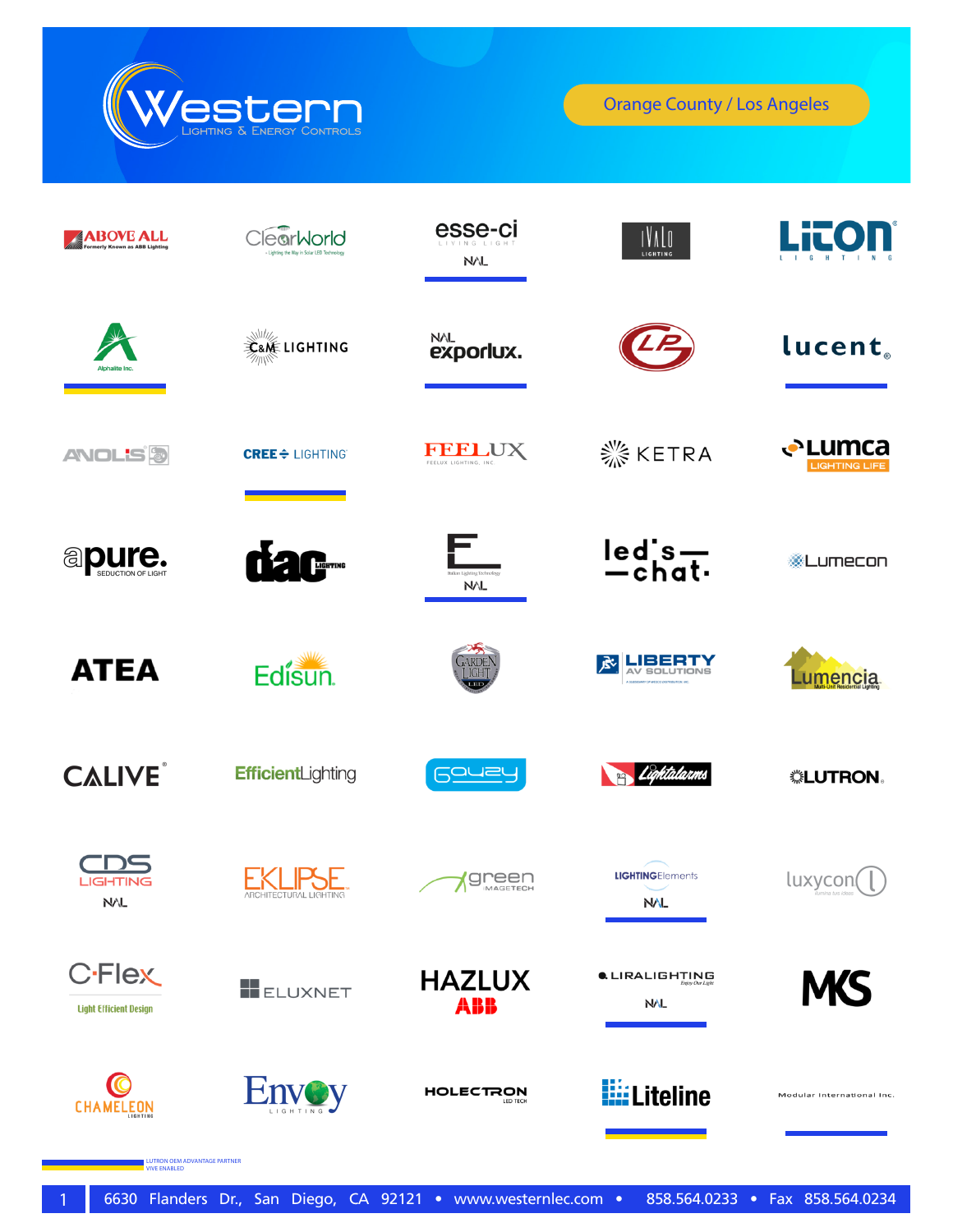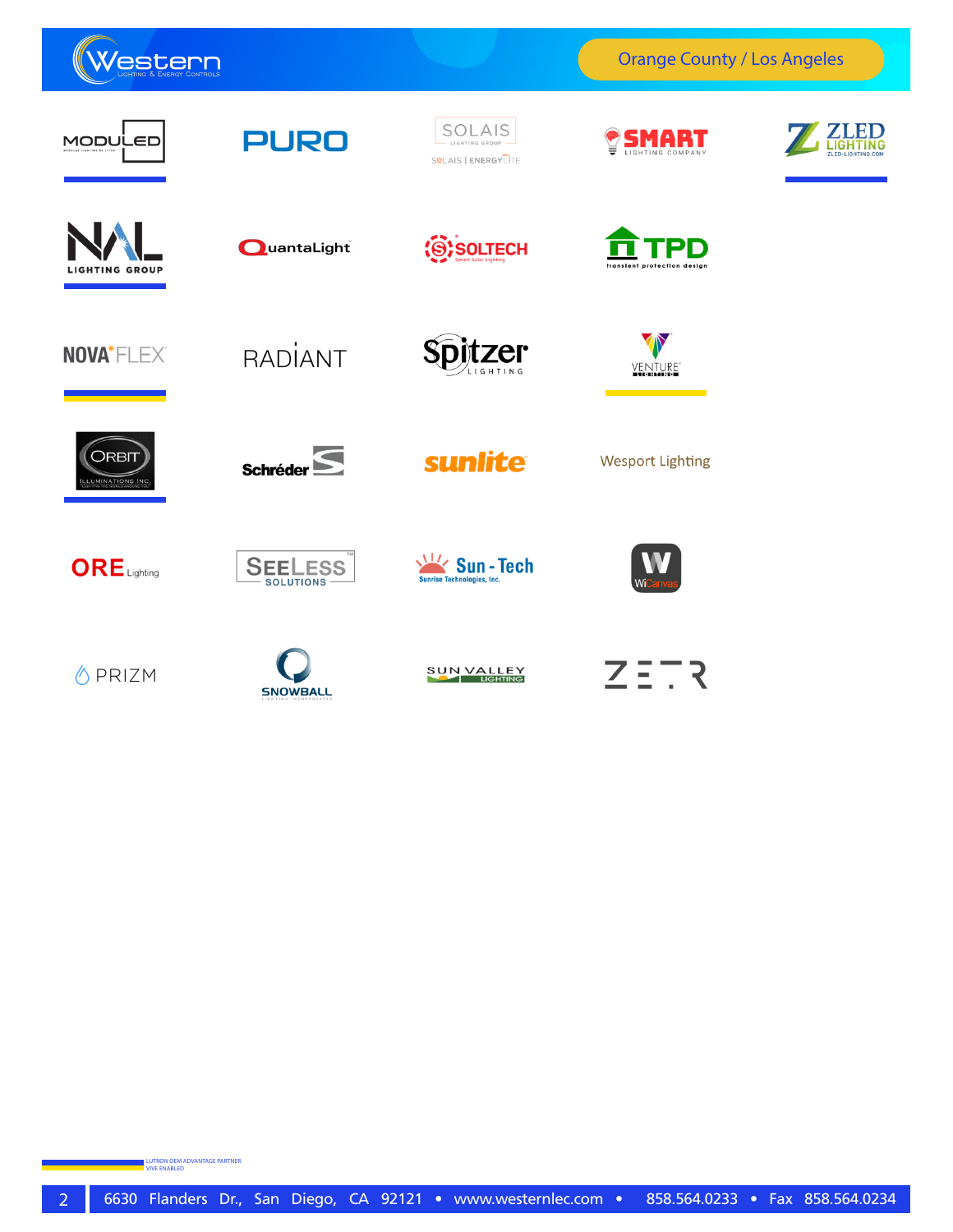

Above All Lighting - Offers ultimate performance in area Lights, Outdoor Floods, High Bays, Wall Packs, Garage Lights, Ceiling Lights, Troffers, Retrofit Kits and Flat Panels.

Advant Lighting - By pushing the boundaries of innovation and design, Advant Lighting is dedicated in bringing you the best LED lightings. Member of Marvee Enterprises.

Alphalite - Cutting edge manufacturer of performanceoptimized luminaires, member of Ka Shui International Group.

Anolis Lighting - High-end architectural products for numerous applications including, façade lighting, wall grazing, downlighting, cove lighting, and inground applications.

Apure - Offers state-of-the-art lighting solutions. Sophisticated and specialized products that gratifies the silent demand. An NAL brand.

Atea - Design and manufacture Architectural Lighting for world top lighting designers

Calive - Specialized in lighting solutions including Germicidal UV, horticulture hydroponic LEDs, and industrial niche lighting applications sectors.

CDS Lighting - Offers quality lighting fixtures with a contemporary/modern style at reasonable price points. An NAL brand.

C-Flex -Ability to combine a wide offering of Type-C lamps with multiple driver types.

Chameleon Lighting - Offers traditional or out-ofthe-box high performance, high style, functional, decorative lighting.

ClearWorld - Cost-saving solar retrofit systems for streetlighting, solar panels, LED components.

C&M Lighting - Commercial and residential quality LED grow lights at affordable prices.

Cree - Leading Innovator Of Lighting Products, Led Solid-State Lighting, Led Components & Lighting Products.

D'AC Lighting - Decorative and accent lighting.

Dalume - Dynamic Architectural Lumination, engineering quality and reliable luminaires.

Edisun grow lights - Support the commercial and home grower with a simplified product line at affordable prices.

Efficient Lighting - Interior and exterior lighting solutions for multifamily residential units, condominiums, apartment complexes, hotels, and many other building types.

Eklipse Lighting - Using ingenious and innovative light sources to design and manufacture luminaires that widen the scope of architectural lighting options.

ELuxnet - High quality lighting, decorative, and custom LED products for architectural, commercial, institutional, residential and entertainment applications.

Envoy Lighting - Quality commercial and industrial lighting products.

Esse-ci - Offers a full range of lighting solutions for offices, largescale to boutique retail, schools, hospitals & museums. An NAL brand.

Exporlux - Lighting technology excellence. Minimize energy consumption. An NAL brand.

Feelux Lighting - Unique and innovative lighting products. For installations including healthcare, education, office environments, hospitality and retail.

Ferretti Lighting - Italian products, simple yet expressive, focused on functionality and efficiency as well as design. An NAL brand.

Garden Light LED - Low-voltage LED architectural and outdoor lighting manufacturer located in Tampa, FL.

Gauzy - Pioneers of material science and nanotechnology, Gauzy is the only company currently working with both SPD & Liquid Crystal, Technology, making them the market leader in the development and production of LCG® (Light Control Glass) products.

Green Image Tech - LED lighting company based on the fundamentals of the 3E concept: energy, ecology and economy.

Hazlux - Fixtures designed to meet hazardous location and adverse environment applications. You can rely on Hazlux to safely provide light where you need it.

Ivalo - Ivalo Lighting designs and manufactures decorative fixtures for indoor and outdoor applications providing aesthetic solutions.

Holectron - LED strips and luminaires for office, general, and indoor public spaces lighting

Global Lighting Perspectives - Decorative Exterior Light Poles and Fixtures.

Ketra - Commercial/Residential Advanced Lighting that mimics natural light as it shifts throughout the day. Warm dim to color changing, tunable white (1400K-10000K).

Leds Chat - offers an innovative solution to design intelligent, interactive, and autonomous LED

Liberty Wire & Cable - Your Best Source for Pro AV infrastructure products and services. Run with us for products from Liberty Wire and Cable.

Lightalarms - Leading designer and manufacturer of emergency lighting systems driven by stringent quality control standards.

Lighting Elements - High quality components, manufacturing, and finish. Offers a wide range of decorative, office & heavy duty industrial fixtures. An Nal brand.

Lira Lighting - Offers decorative pendants and grid lighting. An NAL brand.

Liteline - Residential and commerical lighting fixtures, HID security lighting, Die Cast aluminum outdoor boxes.

Liton - A leader in Specification Grade, Commercial and Residential recessed and track lighting since 1996.

Lucent Lighting - Specialized in the design and manufacture of architectural downlights, outdoor, spotlights, linear profiles, surface , pendant and in wall fixtures.

Lumca - Wide array of lighting solutions that are both beautiful and brilliant.

Lumecon - Michigan-based manufacturer of LED wallpacks, flood lights, canopies and post-top ornamental LED products.

Lumencia Lighting - Lighting packages for the Multi-Family Residential Market, providing turnkey solutions for your Unit, Common Area, Support Facility, and Outdoor lighting needs.

Lutron Electronics Inc. - The leader in the lighting control industry, offers a wide selection of energy saving dimmers and lighting control solutions for both residential and commercial applications.

MKS LED - Emergency, commercial and industrial battery and lighting products, since 1923.

Modular International Inc. - Contemporary inddor/Oudoor lighting.

ModuLED-Create an uninterrupted custom look without the custom price. ModuLED brings are-envisioned uncluttered ceiling that is fashionable, functional as well as affordable.

NAL Lighting Group - Offers a large collection of decorative fixtures. An NAL brand.

Nova Flex LED - Customized architectural-grade LED Ribbon and Neon Solutions.

Orbit Illuminations - European designs, high quality, energy efficient, and innovative lighting solutions. An NAL brand.

ORE Lighting - High quality LED fixture including commercial grade exterior lighting - pole and bracketry.

Prizm - Commercial LED specification lighting and controls innovator by American Lighting.

Puro Lighting - Full suite of proven and powerful UV light disinfection products that can disinfect both surfaces and the air up to 99.9% pathogen free.

Quantalight - Specification grade downlights and track lighting.

Radiant Lights - offers an extensive range of indoor, and outdoor architectural lighting solutions

Schreder - Present and Future Urban Architectural Lighting.

SEELESS Solutions - Custom plaster flush mountings for wall/ceiling fixtures

Snowball Lighting - Wide range of commercial and architectural products for various applications. Quick turnaround on most of their line.

Solais Lighting Group - Commercial LED lighting solutions with ultimate control, high performance and uniformity.

Soltech-Innovativeall-in-onesolar-powered LED lighting.

Spitzer Lighting - Indoor and outdoor highperformance LED lighting.

SunLite - LED, Compact Fluorescent, Incandescent, HID, Halogen, Decorative, Miniature, Specialty, Stage/Studiolamps.

Sunrise Technologies - Manufacturer of high-tech lighting photocontrols for the electric utility industry.

Sun Valley Lighting Traditional elegance-Offershigh quality outdoor luminaire/ pole/base components in a large selection of finishes.

The Smart Lighting Company - Offers higher output linear light fixtures for exterior façade lighting as well as handrail lighting.

Transient Protection Design - Quality and performance first for our customers.

US Architectural Ligthing Contemporary relevance - Offer sleek and sophisticated site and area lighting for contemporary cityscapes.